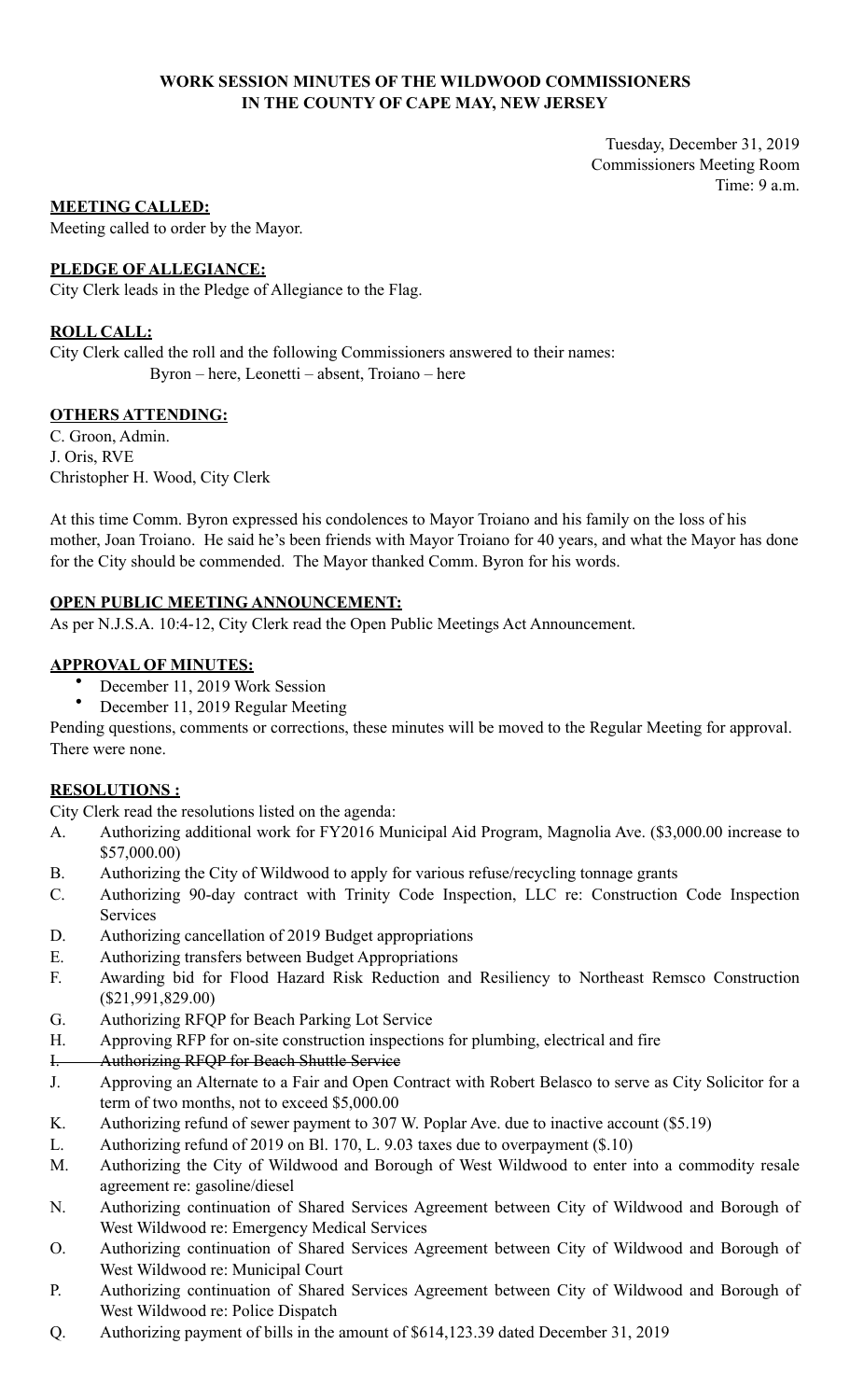# **ADDITIONAL RESOLUTION(S)**

- I. Amending contract with Remington and Vernick Engineers for additional engineering services in connection with NJDEP Flood Hazard Risk Reduction Program (\$150,000.00 increase to \$1,000,000.00)
- II. Authorizing contract with Remington and Vernick Engineers for additional construction phase services in connection with NJDEP Flood Hazard Risk Reduction Program (\$650,000.00)

The Board agreed to table Resolution I. The Mayor asked questions about Resolution G. Mr. Groon addressed his concerns, stating that a third party is how they (Construction Office) perform inspections in N. Wildwood.

#### **ORDINANCE:**

1157-19 Repealing Ordinance No. 1132-19 re: Lease of historic schoolhouse to

## Partners in Preservation **(SECOND READING/PUBLIC HEARING ADOPTION)**

Mayor Troiano stated his case for adopting the ordinance, and thereby revoking the lease with Partners in Preservation (PPP). He said they were out of line, and he's disappointed in them. Comm. Byron said he doesn't disagree, but the City still has a contract with PPP, and he doesn't support the ordinance. The Board agreed to pull the ordinance from the regular meeting agenda, and not take action on it.

## **NEW BUSINESS:**

The Mayor stated that one person was interested in filling in the back bay. He asked that the new Board consider other factors and other companies. The Mayor also expressed his disappointment with Wildwood Crest for reneging on a beach box agreement with the City.

## **REPORTS:**

• Engineer's Report – On file in the Engineer's Office.

# **EXECUTIVE SESSION:**

None

**ADJOURNED:** There being no further business to be discussed, this Work Session was adjourned at 9:22 a.m. Remarks as typed highlighted not verbatim as to subject matter. MOTION: Byron SECOND: Troiano ROLL CALL: Byron – Yes, Leonetti – Absent, Troiano – Yes

Krista Fitzsimons, COMMISSIONER

Steve Mikulski, COMMISSIONER

 $\mathcal{L}_\mathcal{L} = \mathcal{L}_\mathcal{L} = \mathcal{L}_\mathcal{L} = \mathcal{L}_\mathcal{L} = \mathcal{L}_\mathcal{L} = \mathcal{L}_\mathcal{L} = \mathcal{L}_\mathcal{L} = \mathcal{L}_\mathcal{L} = \mathcal{L}_\mathcal{L} = \mathcal{L}_\mathcal{L} = \mathcal{L}_\mathcal{L} = \mathcal{L}_\mathcal{L} = \mathcal{L}_\mathcal{L} = \mathcal{L}_\mathcal{L} = \mathcal{L}_\mathcal{L} = \mathcal{L}_\mathcal{L} = \mathcal{L}_\mathcal{L}$ Peter Byron, MAYOR

 $\mathcal{L}_\mathcal{L} = \mathcal{L}_\mathcal{L} = \mathcal{L}_\mathcal{L} = \mathcal{L}_\mathcal{L} = \mathcal{L}_\mathcal{L} = \mathcal{L}_\mathcal{L} = \mathcal{L}_\mathcal{L} = \mathcal{L}_\mathcal{L} = \mathcal{L}_\mathcal{L} = \mathcal{L}_\mathcal{L} = \mathcal{L}_\mathcal{L} = \mathcal{L}_\mathcal{L} = \mathcal{L}_\mathcal{L} = \mathcal{L}_\mathcal{L} = \mathcal{L}_\mathcal{L} = \mathcal{L}_\mathcal{L} = \mathcal{L}_\mathcal{L}$ 

 $\mathcal{L}_\mathcal{L} = \mathcal{L}_\mathcal{L} = \mathcal{L}_\mathcal{L} = \mathcal{L}_\mathcal{L} = \mathcal{L}_\mathcal{L} = \mathcal{L}_\mathcal{L} = \mathcal{L}_\mathcal{L} = \mathcal{L}_\mathcal{L} = \mathcal{L}_\mathcal{L} = \mathcal{L}_\mathcal{L} = \mathcal{L}_\mathcal{L} = \mathcal{L}_\mathcal{L} = \mathcal{L}_\mathcal{L} = \mathcal{L}_\mathcal{L} = \mathcal{L}_\mathcal{L} = \mathcal{L}_\mathcal{L} = \mathcal{L}_\mathcal{L}$ 

ATTEST:

CHRISTOPHER H. WOOD, CITY CLERK

 DATE MINUTES APPROVED: January 22, 2020 CHRISTOPHER H. WOOD, CITY CLERK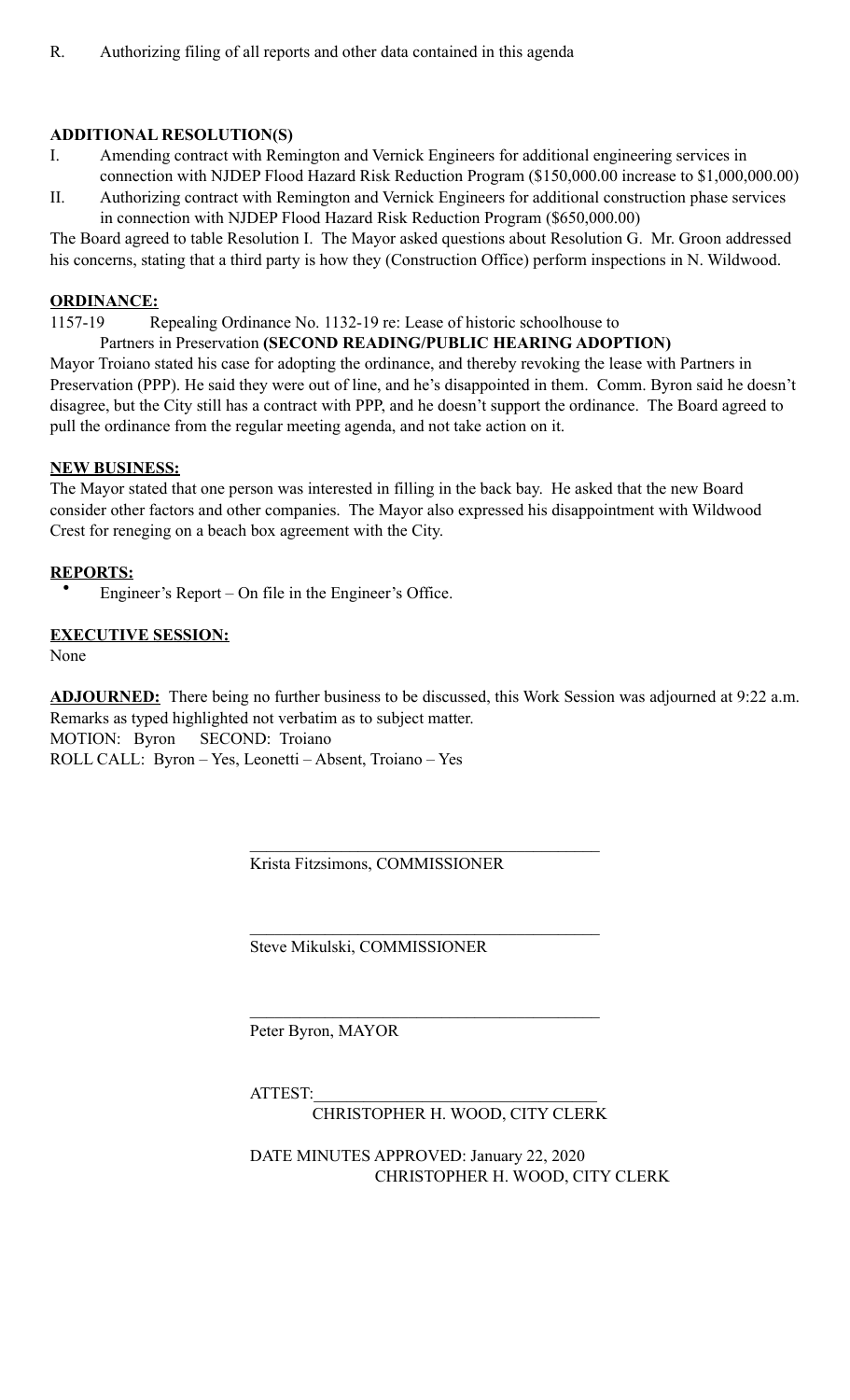## **REGULAR COMMISSION MINUTES OF THE WILDWOOD COMMISSIONERS IN THE COUNTY OF CAPE MAY, NEW JERSEY**

Tuesday, December 31, 2019 Commissioner's Meeting Room Time: 9:23 a.m.

#### **MEETING CALLED**

Meeting called to order by the Mayor.

#### **PLEDGE OF ALLEGIANCE**

City Clerk leads in the Pledge of Allegiance to the Flag.

#### **ROLL CALL**

City Clerk called the roll and the following Commissioners answered to their names: Byron – here, Leonetti – absent, Troiano - here

#### **OTHERS ATTENDING**

C. Groon, Admin. J. Oris, RVE Christopher H. Wood, City Clerk

## **OPEN PUBLIC MEETING ANNOUNCEMENT**

As per N.J.S.A. 10:4-12, City Clerk read the Open Public Meetings Act Announcement.

## **EARLY PUBLIC COMMENT:**

• None

## **APPROVAL OF MINUTES:**

- December 11, 2019 Work Session
- December 11, 2019 Regular Meeting

MOTION: Byron SECOND: Troiano

ROLL CALL: Byron – Yes, Leonetti –Yes, Troiano – Yes

**RESOLUTIONS**: City Clerk read the resolutions listed on the agenda.

- 400-12-19 Authorizing additional work for FY2016 Municipal Aid Program, Magnolia Ave. (\$3,000.00 increase to \$57,000.00)
- 401-12-19 Authorizing the City of Wildwood to apply for various refuse/recycling tonnage grants
- 402-12-19 Authorizing 90-day contract with Trinity Code Inspection, LLC re: Construction Code Inspection Services
- 403-12-19 Authorizing cancellation of 2019 Budget appropriations
- 404-12-19 Authorizing transfers between Budget Appropriations
- 405-12-19 Awarding bid for Flood Hazard Risk Reduction and Resiliency to Northeast Remsco Construction (\$21,991,829.00)
- 406-12-19 Authorizing RFQP for Beach Parking Lot Service
- 407-12-19 Approving RFP for on-site construction inspections for plumbing, electrical and fire
- 408-12-19 Approving an Alternate to a Fair and Open Contract with Robert Belasco to serve as City Solicitor for a term of two months, not to exceed \$5,000.00
- 409-12-19 Authorizing refund of sewer payment to 307 W. Poplar Ave. due to inactive account (\$5.19)
- 410-12-19 Authorizing refund of 2019 on Bl. 170, L. 9.03 taxes due to overpayment (\$.10)
- 411-12-19 Authorizing the City of Wildwood and Borough of West Wildwood to enter into a commodity resale agreement re: gasoline/diesel
- 412-12-19 Authorizing continuation of Shared Services Agreement between City of Wildwood and Borough of West Wildwood re: Emergency Medical Services
- 413-12-19 Authorizing continuation of Shared Services Agreement between City of Wildwood and Borough of West Wildwood re: Municipal Court
- 414-12-19 Authorizing continuation of Shared Services Agreement between City of Wildwood and Borough of West Wildwood re: Police Dispatch
- 415-12-19 Authorizing payment of bills in the amount of \$614,123.39 dated December 31, 2019
- 416-12-19 Authorizing filing of all reports and other data contained in this agenda
- 417-12-19 Amending contract with Remington and Vernick Engineers for additional engineering services

 in connection with NJDEP Flood Hazard Risk Reduction Program (\$150,000.00 increase to \$1,000,000.00)